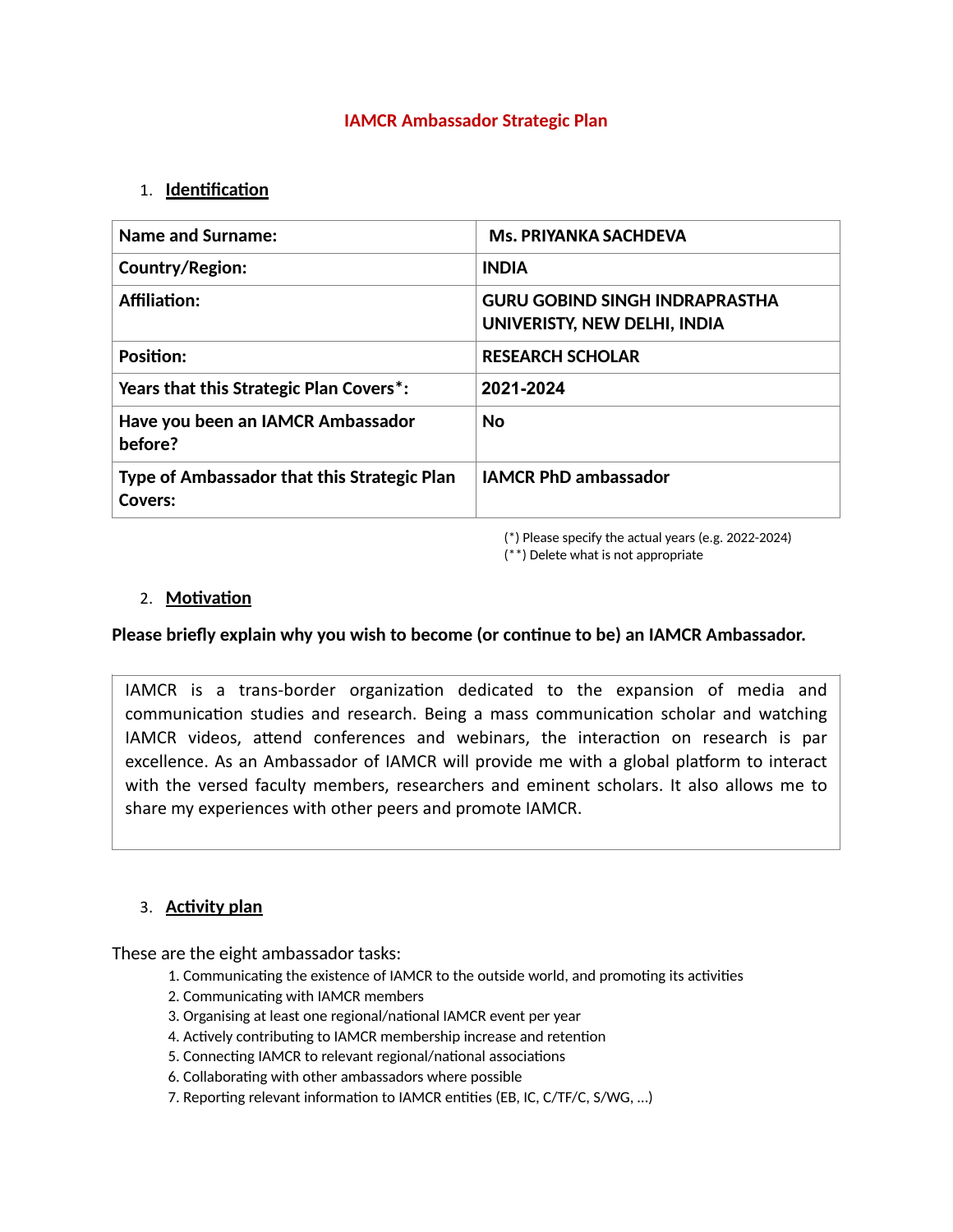8. Planning and reporting ambassador activities

Please describe the regional/national IAMCR events that you plan to organise on a yearly basis (Task 3), for the duration of your appointment as IAMCR ambassador. Mention the **7meframe, possible themes and how the events will be financed.**

### Regional/ National Activities

## Year 1

**IAMCR Ph.D Ambassador Meet** in Delhi twice a year. This will aim at interacting with the other IAMCR members of India. It will help in networking, planning of events with collaborated efforts.

**Promotion of IAMCR through social media accounts** such as Facebook, Twitter, WhatsApp and YouTube. This will be done with an objective of promoting awareness among the students and faculty members.

**IAMCR Lecture Series** which can be done in reputed universities in Delhi. It will intent to promote awareness among students and on the themes of Media and Communication studies.

### Year 2

**IAMCR Ph.D Ambassador Meet** in Delhi twice a year. This will aim at interacting with the other IAMCR members of India. It will help in networking, planning of events with collaborated efforts. It will also act as an announcement platform about the IAMCR upcoming events.

**Organising educational expeditions at least once a year** to promote awareness among the research scholars and motivate them to participate in the IAMCR conferences and submit their research papers.

**Promotion of IAMCR through social media accounts** such as Facebook, Twitter, WhatsApp and YouTube. This will be done with an objective of promoting awareness among the students and faculty members. Every week a post will be updated regarding research and on the pertinent topics.

## Year 3

**IAMCR Ph.D Ambassador Meet** in Delhi twice a year. This will aim at interacting with the other IAMCR members of India. It will help in networking, planning of events with collaborated efforts.

**Promotion of IAMCR through social media accounts** such as Facebook, Twitter, WhatsApp and YouTube. This will be done with an objective of promoting awareness among the students and faculty members.

**IAMCR Lecture Series** which can be done in reputed Universities in Delhi. It will intent to promote awareness among students and on the themes of Media and Communication studies.